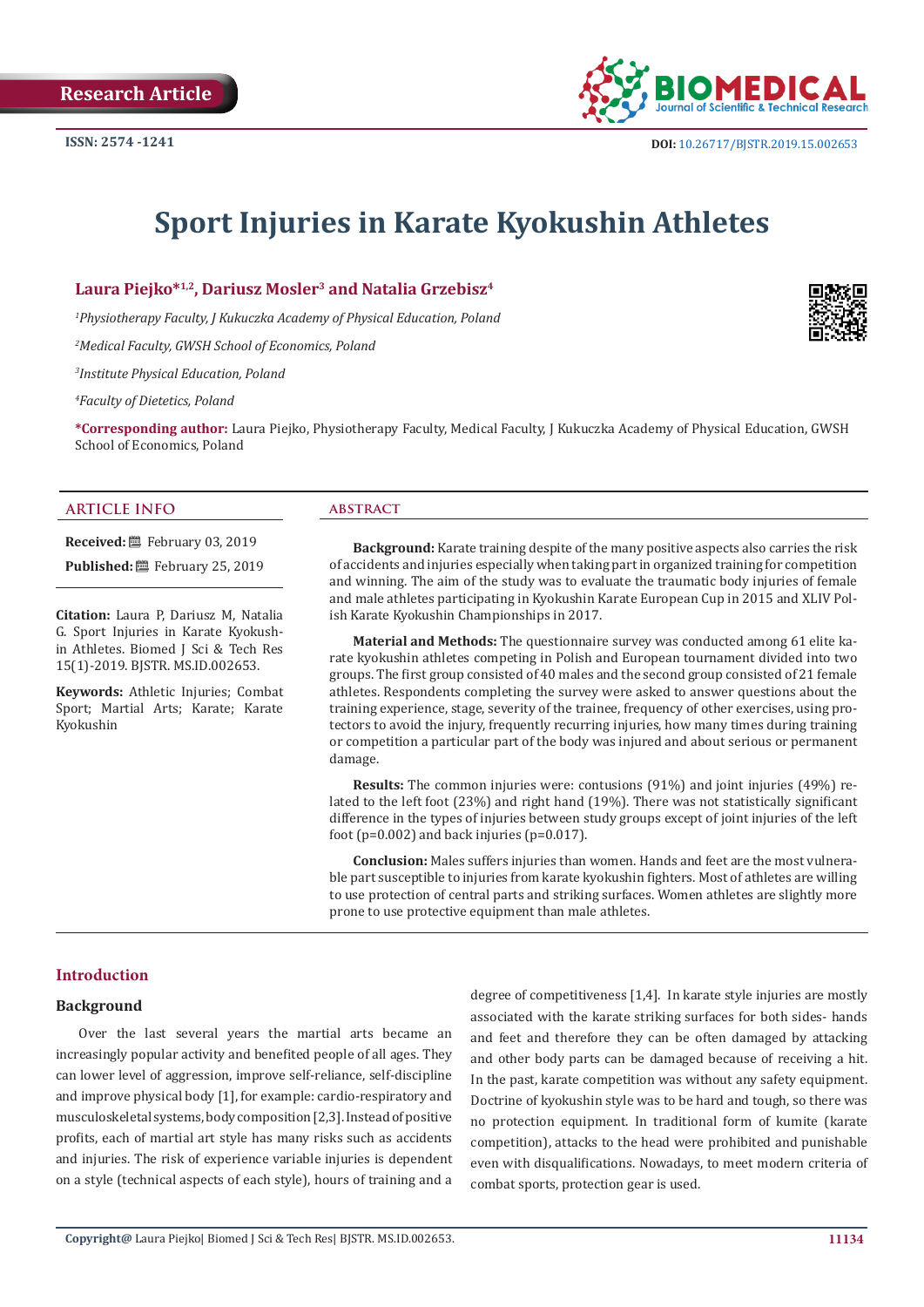It differs to certain tournaments and mastery levels which comes along with rank of a games. Allowance of protection also changes traditional rules, so attacking to a head is allowed now. This is crucial to quantitative analysis of the strikes, as head is mostly accessible by roundhouse kick and other type of high kicks. Common protection for such strikes is to protect head with forearms. But in some cases, striking feet may accidentally hit the elbow, when opponents try to protect himself, when kick trajectory is badly set. Foots are also vulnerable while performing low kicks, as opponents try to block with their shins and knees. Badly executed technique or bad aiming may also lead to injury of attacker instead of delivering damages to an opponent. In case of fists, hits also are blocked (still, hitting a face with hands are prohibited in this style). Protecting with forearms, especially elbows are may cause more damage to attacker than for blocker. Moreover, successful, powerful strikes may deliver severe damages to opponent when hits are constructive.

For that purpose, protection gear for hands, shin and foots, head and teeth and suspensor are allowed. But their use is not obligatory, and some of athletes tends to not use it as from subjective feeling they affect a movement or simply they believe that use of such equipment are not the way of this martial art. Usage of such equipment differs among athletes. Central organs such head or genitalia are more sensitive, and athletes are more prone to use protection for that areas, but choice of distal parts protection varies. Exact distribution of injuries with or without such equipment through an athlete carrier is not fully studied yet. Moreover, collision injury is one of possible type, but there are also injuries that comes with overuse of body part as accumulated damages to ligaments which may led to torsion or backpain. Strikes requires lot of full body rotation, so there is considerable torque applied to spine ligaments each times they strike. In bad circumstances, when overload accumulates and because of counterforce of opponent workload for back's ligaments are to severe, it may lead to an injury or in light circumstanced to lower back pain for sometimes in case of only some torsion or microdamage. Finally, the aim of this study was to analyze the injuries occurring in top elite karate kyokushin athletes. From premises presented above, which describes circumstances of injuries and possible severity of damages, following hypothesis were formed:

- a. Most of athletes are willing to use protection of central parts (breast, suspensors).
- b. Women athletes are more prone to use protective equipment than male athletes.
- c. Injuries were more frequent among distal part of a body than central ones.
- d. Males suffers more injuries than a woman.
- 4. Material and Methods

Questionnaire survey designed by the authors was conducted amongst the group of 61 people participating in Kyokushin

Karate European Cup in 2015 and XLIV Polish Karate Kyokushin Championships in 2017 selected randomly. The inclusion criteria for the study were: regular participation in karate training, at least three years of competition and consent to participate in the study. Exclusion criteria were: lack of consent to participate in the study, irregular participation in karate trainings and too short training experience (less than three years of competition). Then the 61 athletes were divided into 2 groups. The first group consisted of 40 males and the second consisted of 21 females. The largest group were athletes with black belts- 82% and brown belts 18%.

Among males, the mean age of was 23±4 years (18-34), mean weight of 77±2 kg (64-100), mean body height of 181±6 cm (172- 195). 36 individuals showed right laterality of the upper and lower limbs, ambidexterity was declared by 4 people. Among the male group the mean of training experience was 10,8±3 years.

These athletes practiced karate approximately for 5 times per week, additionally they practiced another kind of physical activity for more than 3 times per week. Among females in turn, the mean age of was 22±3 years (20-31), mean weight of was 63±7 kg (51- 80), mean body height of was 168±5 cm (157-175). 19 females showed right laterality of the upper limbs, left one - remaining 2 females. Prevailing right laterality of the lower limbs (18 females), while left and right laterality of the lower limbs declared 3 of them. The mean of training experience was 11,8±3 years. These athletes practiced karate approximately for 5 times per week. Also they practiced other physical activities for almost 4 times per week. Characteristics of the study groups are presented in Table 1.

**Table 1:** Characteristics of the study groups: number (N), age, body weight, body height (mean, standard deviation, minimummaximum range).

| Groups               | N  | Age [years] | <b>Body height</b><br>$\lceil$ cm $\rceil$ | <b>Body</b><br>weight [kg] |
|----------------------|----|-------------|--------------------------------------------|----------------------------|
| Male karate athletes | 40 | $23 + 4$    | $181 \pm 6$                                | $77+2$                     |
|                      |    | $(18-34)$   | $(172 - 195)$                              | $(64-100)$                 |
| Female karate        | 21 | 22±3        | $168 + 5$                                  | $63+7$                     |
| athletes             |    | $(20-31)$   | $(157-175)$                                | $(51-80)$                  |

The method of diagnostic survey questionnaire technique was used. Karate athletes anonymously filled out the individual author's questionnaire, consisting of questions about: gender, age, height, weight, laterality of the limbs, length of training experience, stage of karate training, severity of the trainee, frequency of other exercises, using protectors to avoid the injury, frequently recurring injuries, how many times during training or competition a particular part of the body was injured and about serious or permanent damage to the respondent's health [Appendix]. Survey results were collected and subjected to statistical analysis using Microsoft Excel and Statistica v.10 (StatSoft). The mean, standard deviation, minimum and maximum values, Mann U Whitney test and severity rates of specific indications were calculated.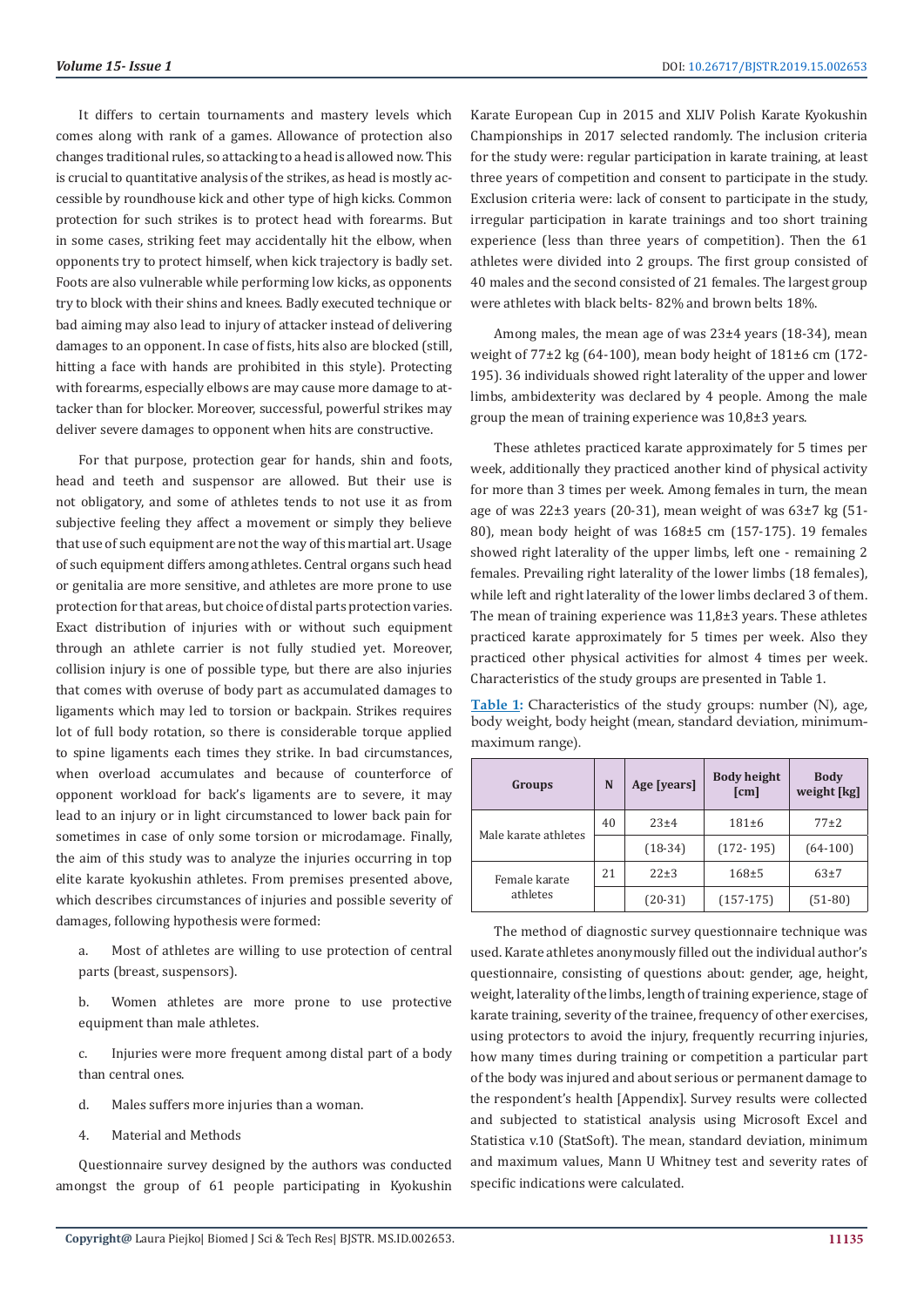### **Results**

Karate athletes were asked to indicate what type of protectors they use to prevent or minimize the risk of injury. In the first group, the most common protector was suspensor (protector of the genitals), used by 97% of the karate practitioners. Other often used protectors were leg - the tibia and feet (64%), upper extremities and hands (43%). Several athletes have also used a teeth guard (21%) and knees protector (14%). All questioned female athletes to minimize the risk of injury applied at most tibia and foot protectors (100%), then -breasts protector (97%) , arms and hands (50%), knee (21%) and teeth (13%). One of the women used additionally head protector. There was no person who did not use any protection during exercises (Table 2). Karate athletes were asked to indicate the most common injuries. In the study group prevailed: contusions (91%), joint injuries (49%) with a total number of 548 different types of injuries, especially related to the left foot (23%) and right hand (19%).

**Table 2:** The most commonly used protectors by males, females: the percentage of athletes who indicated the type of protection.

| <b>Used Protectors - Males</b>     | The Percentage of Males who use A<br><b>Particular type of Protectors</b>   |
|------------------------------------|-----------------------------------------------------------------------------|
| Suspensor                          | 97%                                                                         |
| tibia and foot                     | 64%                                                                         |
| arms and hands                     | 43%                                                                         |
| Teeth                              | 21%                                                                         |
| knee joint                         | 14%                                                                         |
| <b>Used Protectors</b><br>-Females | The Percentage of Females who use A<br><b>Particular type of Protectors</b> |
| tibia and foot                     | 100%                                                                        |
| <b>Breasts</b>                     | 97%                                                                         |
| arms and hands                     | 50%                                                                         |
| knee joint                         | 21%                                                                         |
| Teeth                              | 13%                                                                         |
| Head                               | 4%                                                                          |

Athletes reported also selected cases of torsion (7%) and fracture (7%). There was not statistically significant difference in the types of injuries between study groups except of injuries of the left foot ( $p=0.002$ ) and back ( $p=0.017$ ). The results are shown in Tables 3 & 4. Subsequently, contestants were asked to indicate how many times during karate training particular part of the body was damaged and were asked about injuries that occurred in the body during the last year. The results are presented in Tables 5-7. In the first group most injuries were related to the left foot (13%), right hand (12%) and right foot (10%). Reported cases of the right lower extremity injuries (hip injury, 9%), chest, left hand, back (all at 8%), right upper extremity (hip injury), face, right leg (muscleligamentous injury), left leg lower (joint sprain) (all at 5%), left lower limb (ligamentous injury-muscular, 4%), left upper limb (joint injury 3%) and abdominal (3%). Joint injuries were more frequent than muscle damages. There was no report of pelvis injury.

**Table 3:** The most common injuries in males and females the percentage of athletes who indicated the type of injury.

| The type of Injury -           | The Percentage of Males who Indicated                                |
|--------------------------------|----------------------------------------------------------------------|
| <b>Males</b>                   | The Type of Injury                                                   |
| Contusions                     | 93%                                                                  |
| joint injuries                 | 43%                                                                  |
| muscle and fascia<br>damages   | 29%                                                                  |
| Torsion                        | 7%                                                                   |
| Fracture                       | 7%                                                                   |
| The type of Injury<br>-Females | The Percentage of Females who<br><b>Indicated The Type of Injury</b> |
| Contusions                     | 96%                                                                  |
| joint injuries                 | 25%                                                                  |
| <b>Torsions</b>                | 21%                                                                  |
| muscle and fascia<br>damages   | 13%                                                                  |

Note: From 2017-foot protectors and breasts protector are obligatory for women to participate in every one championships.

**Table 4:** The differences between most common injuries in males and females.

| <b>Indicated Part of the Body Injured</b>         | <b>Males vs females P</b> |
|---------------------------------------------------|---------------------------|
| <b>Back</b>                                       | 0,017                     |
| right upper limb - joint trauma                   | 0,724                     |
| right upper limb - ligamentous-muscular<br>trauma | 0,766                     |
| left upper limb - joint trauma                    | 0,292                     |
| left upper limb - ligamentous-muscular trauma     | 0,219                     |
| right hand - joint trauma                         | 0,157                     |
| left hand - joint trauma                          | 0,135                     |
| right lower limb - joint trauma                   |                           |
| right lower limb - ligamentous-muscular<br>trauma | 0,125                     |
| left lower limb - joint trauma                    | 0,342                     |
| left lower limb - ligamentous-muscular trauma     | 0,325                     |
| right foot - joint trauma                         | 0,186                     |
| left foot - joint trauma                          | 0,002                     |
| pelvis - joint trauma                             | 0,355                     |
| Face                                              | 0,397                     |
| Thorax                                            | 0,869                     |
| abdomen                                           | 0.964                     |

There was no person who does not suffer any injury of the mentioned. The results are shown in Table 5. In the second group, among women while practicing karate the most commonly reported injuries were related to the: right foot (15%), right hand (14%) and left foot (12%). Reported cases of right upper extremity injury (injury to the joint 8%), left hand (7%), chest, face (7% each), right arm (joint sprain, 6%), left upper extremity (hip injury 5%), left lower limb (hip trauma - 4%), abdominal (4%), back (3%), right left leg (ligamentous-muscular injury 2%), and left and right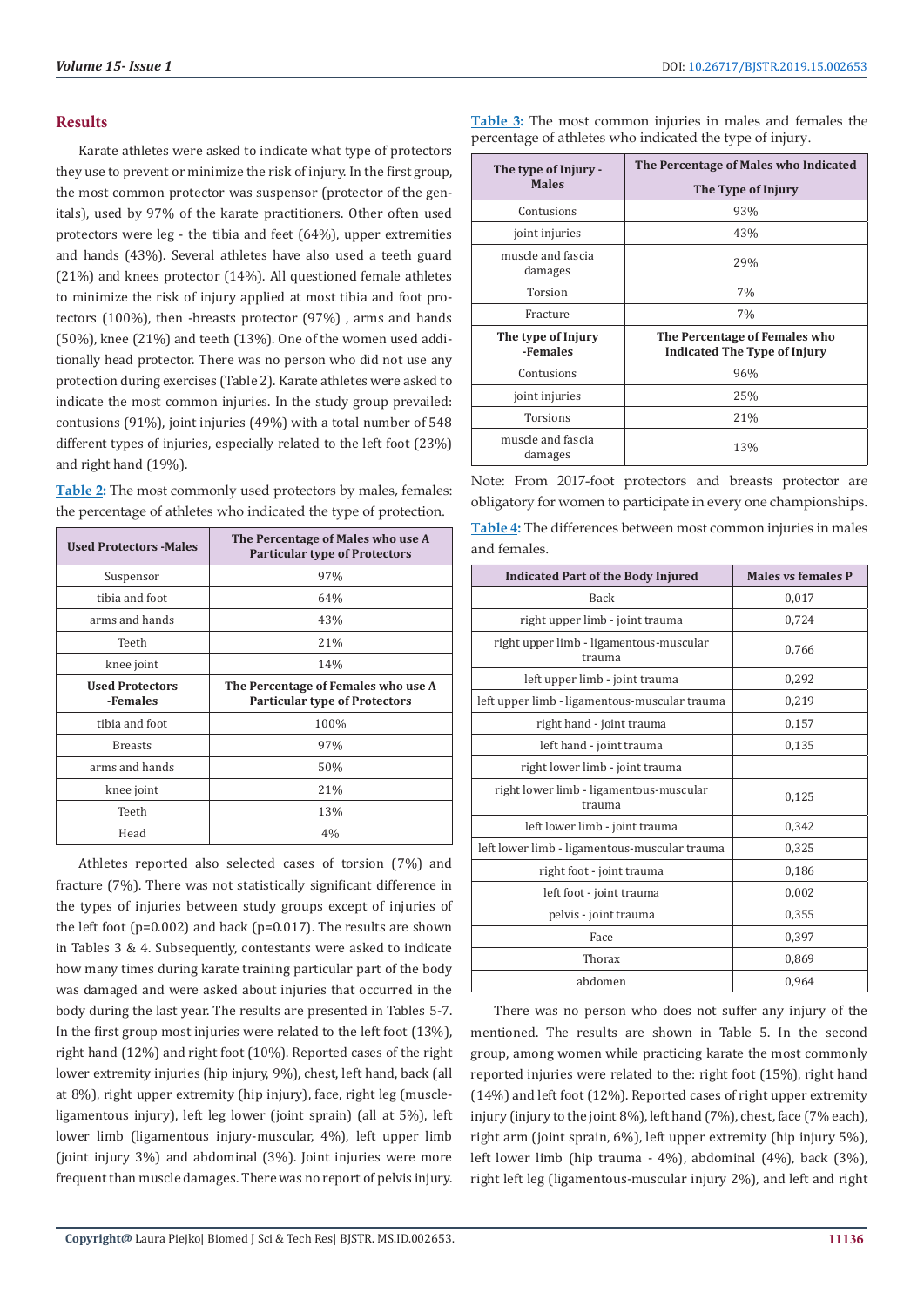upper limb (ligamentous-muscular injury 1%). Joint injuries were more frequent than muscle ones. Responses are shown in Table 6. Respondents suffered a total of 548 different types of injuries - 186 injuries among women and 362 injuries in men. Mean rate of injury for one person among men were: 0.78, in which the right hand was: 1.64, left hand was: 1.0, right foot was: 1.36, left foot was: 1.79; head was: 0.64. For women, the mean rate of injury for one person was: 0.62, including the right hand: 1.52, left hand: 0.74, right foot: 1.59, left foot: 1.25, head 0,74. In the past year in the group of males, 43% of them did not suffer injury. Most injuries underwent were

right hand (21%), left lower limb (21%) and chest (14%). Reported isolate cases of injury to face, left hand, right leg, foot and back (all at 7%) (Table 7). In the second group, in the last year 8% of karate kyokushin female athletes did not suffer any injury. Similarly, as in male group, the most occurring was the right hand injury (42%). Subsequently - right foot (29%), right lower limb (21%), face (17%), left lower limb (17%), left foot (17%). There were several cases of abdominal trauma (13%), left hand (13%), right arm (4%), chest (4%) and back injury (8%). Responses are shown in Table 8.

**Table 5:** The most damaged part of the body in males: number of males who have suffered trauma (N), the mean incidence of injury to one karate athlete, the percentage of males who identified the part of the body.

| <b>Indicated Part of the Body - Males</b>      | The mean Incidence of Injury on<br>1 Person | The Percentage of Indicated Part of the Body in<br>the Total Number of Reported Injuries |
|------------------------------------------------|---------------------------------------------|------------------------------------------------------------------------------------------|
| Back                                           | 1,00                                        | 8%                                                                                       |
| right upper limb - joint trauma                | 0,64                                        | 5%                                                                                       |
| right upper limb - ligamentous-muscular trauma | 0,14                                        | 1%                                                                                       |
| left upper limb - joint trauma                 | 0,36                                        | 3%                                                                                       |
| left upper limb - ligamentous-muscular trauma  | 0,14                                        | 1%                                                                                       |
| right hand - joint trauma                      | 1,64                                        | 12%                                                                                      |
| left hand - joint trauma                       | 1,00                                        | 8%                                                                                       |
| right lower limb - joint trauma                | 1,21                                        | 9%                                                                                       |
| right lower limb - ligamentous-muscular trauma | 0,64                                        | 5%                                                                                       |
| left lower limb - joint trauma                 | 0,71                                        | 5%                                                                                       |
| left lower limb - ligamentous-muscular trauma  | 0,57                                        | 4%                                                                                       |
| right foot - joint trauma                      | 1,36                                        | 10%                                                                                      |
| left foot - joint trauma                       | 1,79                                        | 13%                                                                                      |
| pelvis - joint trauma                          | 0,00                                        | 0%                                                                                       |
| Face                                           | 0,64                                        | 5%                                                                                       |
| Thorax                                         | 1,07                                        | 8%                                                                                       |
| abdomen                                        | 0,35                                        | 3%                                                                                       |

**Table 6:** The most damaged part of the body in females: number of females who have suffered trauma (N), the mean incidence of injury to one karate athlete, the percentage of females who identified the part of the body.

| Indicated Art of the body -<br><b>Females</b>  | The mean Incidence of Injury on<br>1 Person | The Percentage of Indicated Part of The Body in<br>the Total Number of Reported Injuries |
|------------------------------------------------|---------------------------------------------|------------------------------------------------------------------------------------------|
| Back                                           | 0,37                                        | 3%                                                                                       |
| right upper limb - joint trauma                | 0,89                                        | 8%                                                                                       |
| right upper limb - ligamentous-muscular trauma | 0,07                                        | $1\%$                                                                                    |
| left upper limb - joint trauma                 | 0,52                                        | $5\%$                                                                                    |
| left upper limb - ligamentous-muscular trauma  | 0,07                                        | $1\%$                                                                                    |
| right hand - joint trauma                      | 1,52                                        | 14%                                                                                      |
| left hand - joint trauma                       | 0,74                                        | 7%                                                                                       |
| right lower limb - joint trauma                | 0.67                                        | 6%                                                                                       |
| right lower limb - ligamentous-muscular trauma | 0,22                                        | 2%                                                                                       |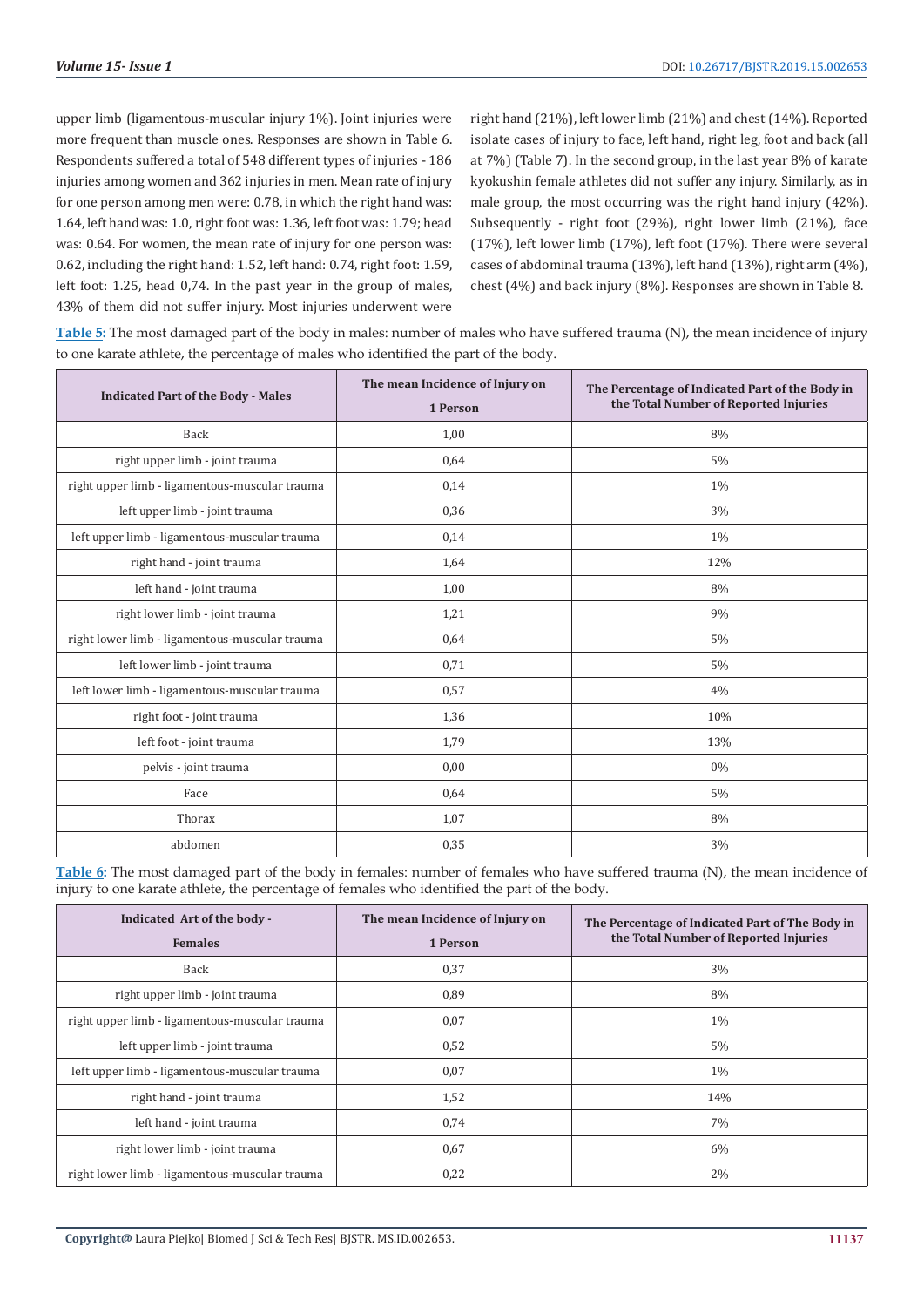| left lower limb - joint trauma                | 0,41 | 4%  |
|-----------------------------------------------|------|-----|
| left lower limb - ligamentous-muscular trauma | 0,19 | 2%  |
| right foot - joint trauma                     | 1,59 | 15% |
| left foot - joint trauma                      | 1,25 | 12% |
| pelvis - joint trauma                         | 0,19 | 2%  |
| Face                                          | 0,74 | 7%  |
| Thorax                                        | 0,7  | 7%  |
| Abdomen                                       | 0,44 | 4%  |

**Table 7:** The most damaged part of the body in the last year among males: number (N), the percentage of males who identified the part of the body.

| Indicated part of the Body -<br><b>Males</b> | The Percentage of Males in the Group who Indicated Particular Part of the Body |
|----------------------------------------------|--------------------------------------------------------------------------------|
| Face                                         | $7\%$                                                                          |
| right hand                                   | $21\%$                                                                         |
| left hand                                    | 7%                                                                             |
| left lower limb                              | 21%                                                                            |
| right lower limb                             | 7%                                                                             |
| left foot                                    | 7%                                                                             |
| right foot                                   | 7%                                                                             |
| left upper limb                              | 0%                                                                             |
| right upper limb                             | $0\%$                                                                          |
| Abdomen                                      | $0\%$                                                                          |
| Pelvis                                       | $0\%$                                                                          |
| lack of the injury in the past year          | 43%                                                                            |
| Thorax                                       | 14%                                                                            |
| Back                                         | 7%                                                                             |
| Face                                         | 0,74                                                                           |
| Thorax                                       | 0,7                                                                            |
| Abdomen                                      | 0,44                                                                           |

**Table 8:** The most damaged part of the body in the last year among females: number (N), the percentage of females who identified the part of the body.

| Indicated part of the Body -<br><b>Females</b> | The Percentage of Females in the Group who Indicated Particular Part of the Body |
|------------------------------------------------|----------------------------------------------------------------------------------|
| Face                                           | 17%                                                                              |
| right hand                                     | 42%                                                                              |
| left hand                                      | 13%                                                                              |
| left lower limb                                | 17%                                                                              |
| right lower limb                               | 21%                                                                              |
| left foot                                      | 17%                                                                              |
| right foot                                     | 29%                                                                              |
| left upper limb                                | 4%                                                                               |
| right upper limb                               | 8%                                                                               |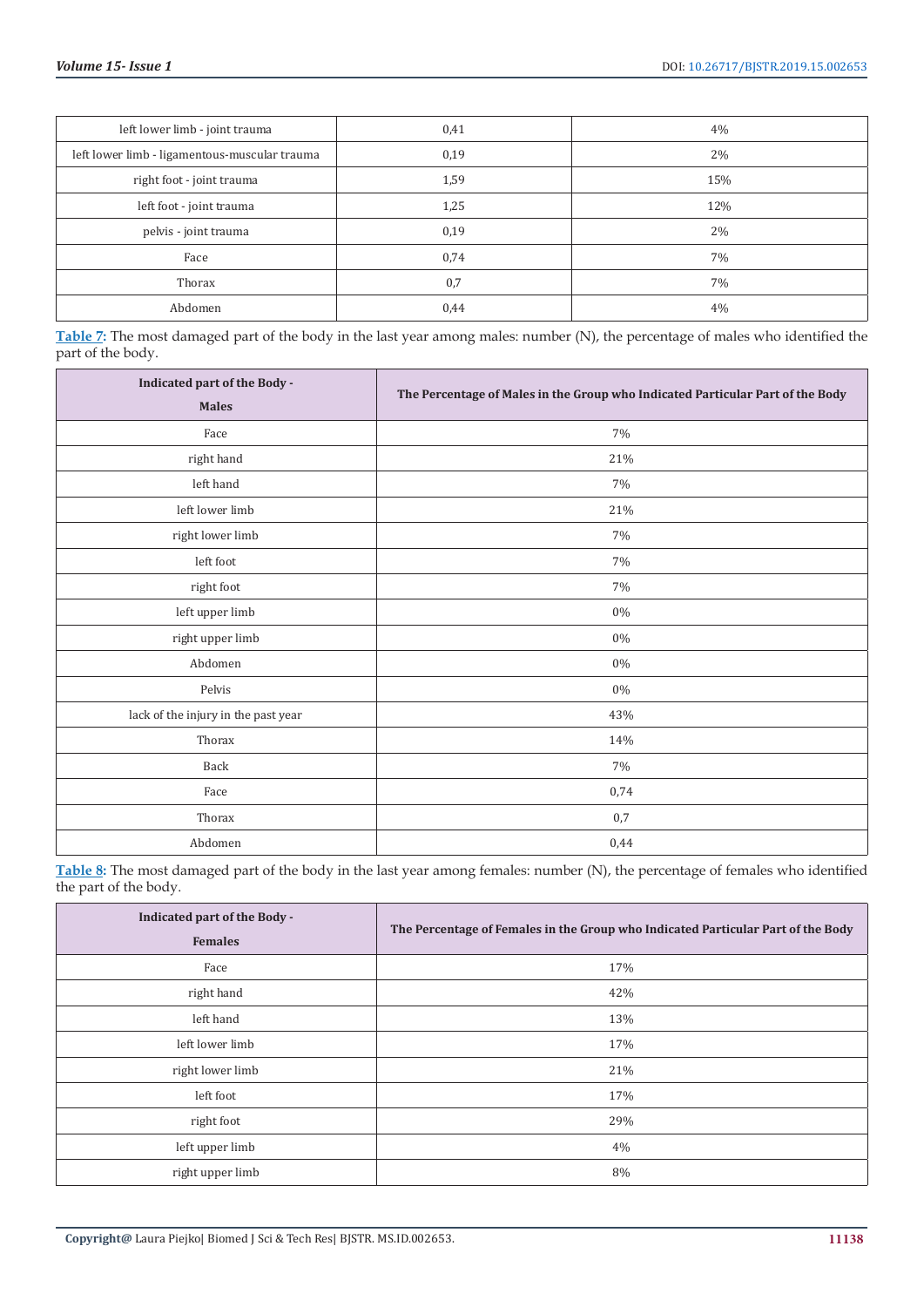| abdomen                             | 13% |
|-------------------------------------|-----|
| Pelvis                              | 0%  |
| lack of the injury in the past year | 8%  |
| Thorax                              | 4%  |
| Back                                | 8%  |

Lastly, athletes were questioned whether during training they encountered with serious or permanent damage to the health. Serious and permanent injury occurred rarely. In the first group experienced them 35% of males and in the second group it was 12% of females. In the first group 65% of men during long-term training were not encounter with a severe or permanent damage to the health. The other karate athletes mentioned: bone fractures tibia and nose, a concussion (5 years ago), damage to the ligaments of the knee joint and incompetent use of cooling spray resulting

in necrosis of the skin. In the same group, 88% of females have no experienced serious or permanent injury. Other women from the first group mentioned: fractures-of the forearm, metacarpal bones and knee ligament damage. Respondents completing the survey were asked to answer questions about the frequently recurring injuries, how many times during training or competition a particular part of the body was injured without their mechanism of occurrence. The results are shown in Table 9.

**Table 9:** The most indicated severe or permanent damage to the health experienced during exercises, of the males and females: number (N), the percentage of athletes who indicated an injury.

| Indicated Severe or Permanent Damage to Health by Male Karate Athletes   | The Percent of Males who indicated The Type of Injury   |
|--------------------------------------------------------------------------|---------------------------------------------------------|
| concussion (5 years ago)                                                 | 7%                                                      |
| nasal fracture                                                           | 7%                                                      |
| necrosis of the skin after application of cooling spray                  | 7%                                                      |
| open fracture of the tibia                                               | 7%                                                      |
| rapture of the ligaments in the knee joint                               | 7%                                                      |
| Lack                                                                     | 65%                                                     |
| Indicated severe or permanent damage to health by female karate athletes | The percent of females who indicated The type of injury |
| forearm fracture                                                         | 4%                                                      |
| fracture metacarpal joint                                                | 4%                                                      |
| rapture of the ligaments in the knee                                     | 4%                                                      |
| Lack                                                                     | 88%                                                     |

# **Discussion**

Arriaza and Leyes [3] analyzed the injuries sustained by athletes training karate: shotokan, shito-ryu, goju-ryu and wadoryu - taking part in three consecutive World Championships. The mean value of the injuries was at level 157.03/1000 competitors. Authors reported 891 injuries. The most common injuries were contusions of the large muscle groups (50.3%), facial traumas resulting in bleeding from nose (16.2%), cuts and abrasions (13.7%) and twisting of ligaments (3.5%). There were 796 (89.3%) minor injuries, 70 (7.9%) moderate and 25 (2.8%) severe injuries. Severe cases of injuries resulted in concussion, internal organs damages, third-degree sprains, eye injuries and various types of fractures. Most injuries were related to the face (72.5%), head (11.6%) and lower limb (6.4%). In our study in groups of karate kyokushin athletes strongly dominated minor injuries as contusions and joint injuries within hands and feet. The overall proportion of severe injuries was lower than in Arriaza and Leyers study.

These differences may be since athletes analyzed by the Arriaza and Leyers took part in the World Karate Championships

(high level of competitors), while our competitors were taking part in the Polish and European Championships. Differences may be also related to the dissimilarities occurring between each style of karate. In the kyokushin style up to year 2017-foot protectors were not obligatory for women and only obligatory protectors were breasts protectors for women and suspensors for men. The authors emphasize that competitive karate is associated with a relatively high injury rate and note that cases of severe injuries were rare what is compatible with our study. Destombe et al. [5] analyzed the injuries sustained by the 186 French karate athletes for a period of 1 year. The study gropup consists of karatekas from three karate clubs in Brest, France but the author did not mention the style of karate. Total number of injuries was 83 (63 during trainings, 20 during competitions), average injuries stood at 44.6/100 players. The most common injuries were hematomas (53%), twisting (19%), muscle injuries (7%), fractures (7%), cuts and abrasions (7%). Predominated limb injuries were the upper (28.9%) and lower (35%), followed by head (26.5%) and trunk (9.6%) injuries. Authors stress that injury rate increases with time spent on trainings, rank of each competitor and years of practice what is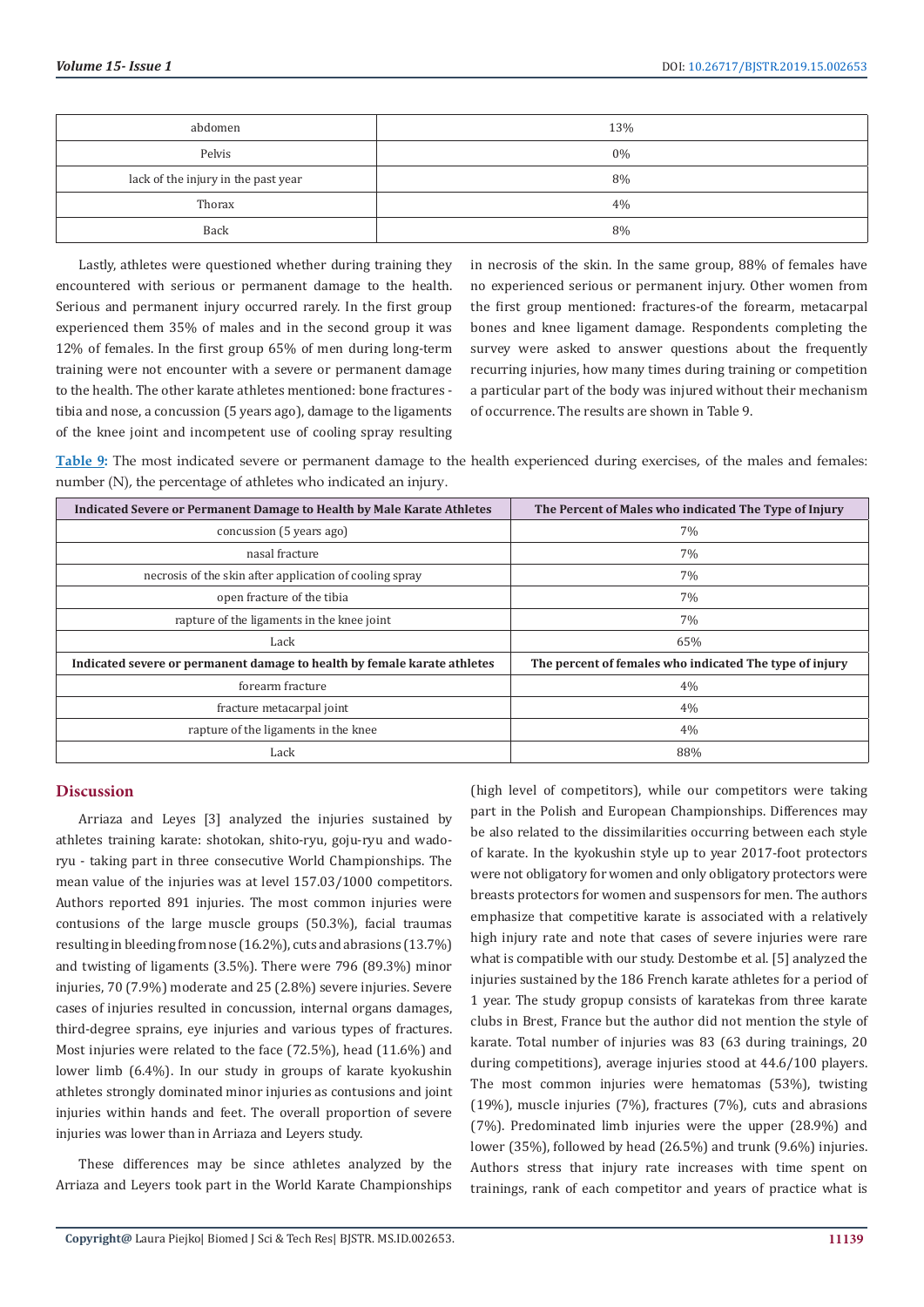similar to our study. Destombe et al. also emphasize that serious injuries in karate are rare. Minor injuries of the upper and lower limbs are dominating, what is compatible with our findings. Zazryn et al. [6] in turn, studied the incidence of injuries among professional athletes training kickboxing for a period of 16 years. Total number of injuries was 382, mean value of injuries stood at 109.7/1000 competitors. The most common injuries were superficial ones like bruises, lacerations and abrasions (over 64%). Predominated head, neck, face (51.6%) and lower limbs (39.8%) injuries, the lower leg (23.3%), face (19.4%) and intracranial injuries (17.2%).

The nature of kickboxing where kicking the opponent is the major movement and head is a prime object was associated with the distributions of body regions mostly injured by participants. The nature of kickboxing, whereby kicking the opponent is the prime movement and the head a prime target, is reflected in the distributions of body regions most commonly injured by participants. Therefore, the results obtained by authors differed from results received in karate kyokushin athletes (differences between karate kyokushin and kickboxing style). Gartland et al. [7] studied the incidence of injuries in muay thai kickboxing athletes. The survey was conducted among 152 people. Mean value of injuries stood at 13.5/1000 recreational competitors' athletes (amateurs) and 2.79/1000 professional athletes. The most suffered injuries were bruises, lacerations and abrasions. Among the amateurs dominated injuries to the lower limbs (75%), trunk (15.9%) and upper extremities (6.8%). Head injuries accounted for 2.3% of all injuries.

Among professional athlete's lower limb injuries (53%) also predominated. More often they experienced trauma to the head and trunk. The most frequently occurring injuries were: bruises, sprains, cuts and abrasions. Authors highlight that different martial arts are associated with particular injury pattern which may explain the differences in percentage distribution of injuries between muay thai kickboxers and karate kyokushin practitioners. However, worth noting is fact that, according to the authors, karate is linked to the traumas within the lower extremities, as it can be seen in our study. Kazemi et al. [8] analyzed the injuries suffered by athletes training taekwondo for a period of 9 years. Average injuries stood at 16.18/100 athletes. Predominated head injuries (19%), foot injuries (16%) and thigh (9%). Minor traumas as: contusions (36%), sprains (19%) and muscle strains (15%) were the most common. Differences between Kazemi et al and our study occurred in the distribution of rates and the leading locations of injuries.

Nevertheless, according to the authors, the most commonly reported injuries were bruises, injuries of joints and muscles, which is similar to our results. Kujala et al. [9] analyzed 54186 sports injuries sustained by judo, karate, football, ice hockey, basketball and volleyball players in the years 1987-1991. Average injuries stood at 142/1000 of karate athletes, 117/1000 of judo competitors, 94/1000 of hockey players, 89/1000 among football

players, 88/1000 among basketball players and 60/1000 of the volleyball players. In team games 46-59% of injuries happen during competitions and tournaments, while in martial arts the figure was 70%. Injuries typical for each discipline predominated. Fractures and teeth injuries were the most common among players of hockey and karate, lower extremity injuries among football and volleyball players and upper extremity injuries in judo. Sprains, muscle injuries and contusions were the most common types of injuries. The most predominant areas of the injury among karate athletes, according to the authors' injury were lower limbs (37.3%) especially: knee (11%) and foot (10.7%), and upper limbs (26.3%) - fingers (9.3%). Other traumatic sites (36.3%) were head and neck (10.9%). Mostly injuries (sprains, strains, bruises, fractures) were related to the striking surfaces in karate-hand and feet joints, what is compatible with our study findings.

Zetaruk et al. [10] investigated the incidence of injuries among the 263 athletes trained martial arts. The survey was conducted among athletes training: karate shotokan (114 individuals), aikido (47 people), taekwon-do (49 athletes), kung fu (39 athletes) and tai chi (14 individuals). Most injuries were related to the athletes practicing taekwon-do (59%), aikido (51%) and kung fu (38%). The least frequent injuries applied to karate shotokan athletes (30%) and tai chi (14%). According to the authors karate shotokan athletes suffered 114 injuries, among which the lower extremity (22.8%), upper extremity (16.7%), trunk (14.9%) and head, neck injuries (9.6%) were dominating. The areas of suffered injuries in karate shotokan athletes are consistent with parts of the body that have been injured in karate kyokushin individuals even despite the differences in shotokan karate protector's usage (obligatory to compete are tibia and foot, hands protectors for athletes and breast protectors for women and suspensor for men).

Also, Vitale et al. [13] investigated foot anatomy, anthropometric measures, and other background factors and information as possible risk factors of injury in barefoot athletes practicing judo, karate, kung fu, Thai boxing, or aikido. The results of 130 subjects showed that most of the athletes (53.8%) did not sustain lower lib injuries, 19.2% reported an overuse injury and 27.0% suffered an acute injury. No significant differences were observed in the injury rates in relation to style and kind of martial art. Interesting and worth mentioning was the fact that in this study older and heavier martial artist, performing more hours of barefoot training, were at higher risk of acute and overuse injury. This aspect has not been addressed in authors' study and requires further research on a larger study group divided into weight categories in the future. Other study shows that even athletes who taking part in kata tournaments (without fighting) are suffering form and overuse injury with the occurrence of pain in the joints of the lower extremities and lumbar spine from performing the basic stances [17].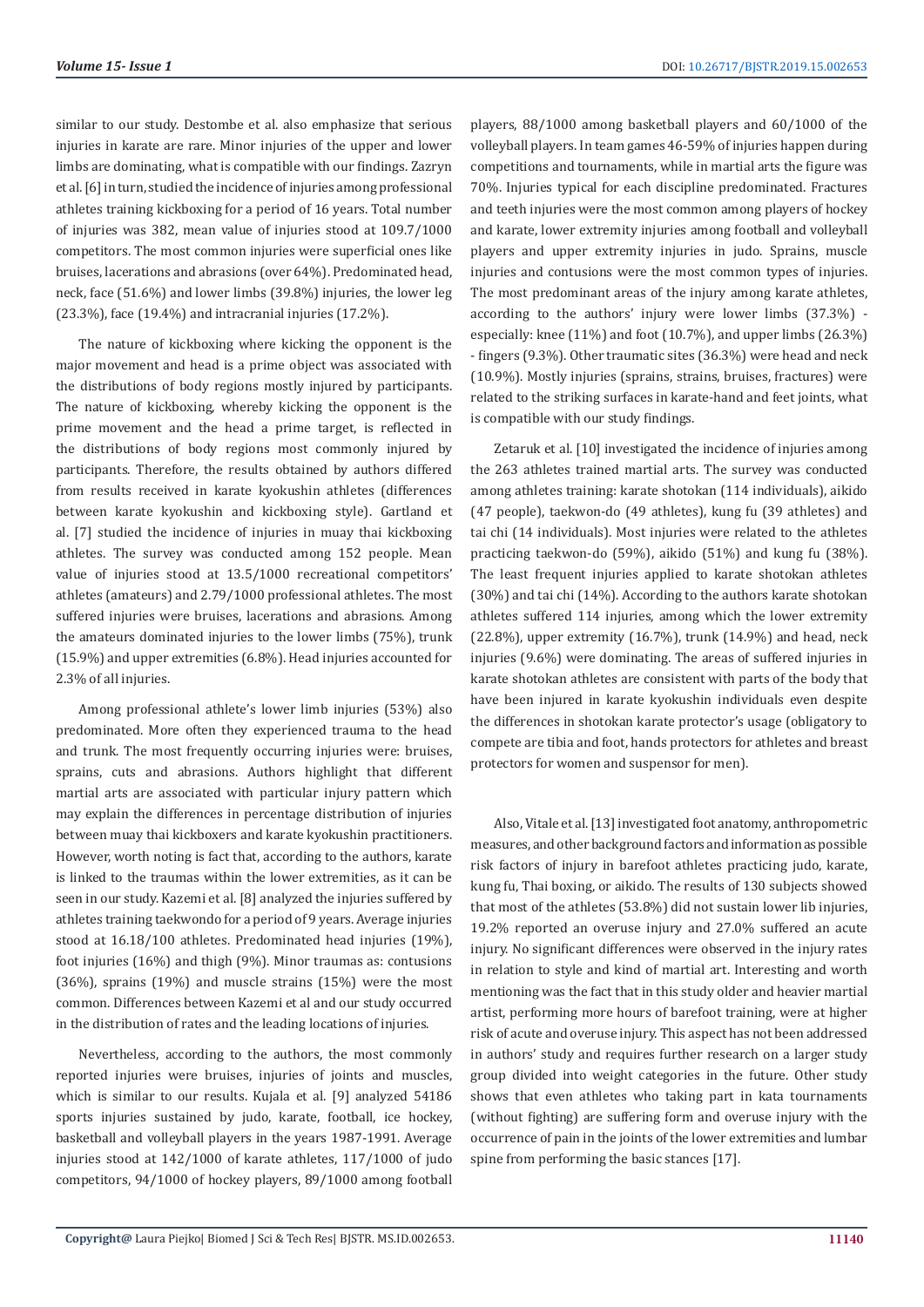Over the years a reduction in average number of injuries in martial arts [11,12], including several acute injuries as concussions to muscle and tendon ones, has been observed. Perhaps, it is due to the widespread use of protectors, greater awareness in the treatment area, prevention of damage and stricter enforcement of the competitions. But it can also be caused by insufficient data. As Thomas et al. [18] indicate that studies need to adopt one injury definition, one data-collection form, and collect comprehensive data for each study for both training and competitions. More data are needed to measure the effect of weight, age and experience on injuries, rates and types of injury during training, and for competitors with high injury rates. RCTs are needed of interventions such as training and feedback of performance data to reduce injury rates. The reduction in average number of injuries can be also caused by the changes to the safety regulations (i.e. foot protectors in females) by members of the approvals board and medical ethics [14,15]. The Council for Medical Ethics discourages doctors from accepting to act as ringside doctor for combat sports that permit knockouts or participating in approvals or appeals boards for such events because these types of assignments in their opinion may violate the general duty of doctors to protect human health [15].

Moreover, finding of this study considering other research presented above are justifying a recommendation for coaches to differ a training or accept a physiotherapist in order to prevent injuries due to overload of ligaments and muscles as it is in other professional sports. Martial arts did not emphasize use of rejuvenation treatment for athletes as it is on other professional sports, maybe due to insufficient founding in comparison to for example football. Polish karate kyokushin athletes use all the rejuvenation treatment individually on their own [16]. Karate clubs do not provide such treatment. This study reveals some information about competitive athletes and those statistics should not be extrapolated toward all practitioners. As in many other martial arts, people are more concern about their health and tend to avoid injuries [19]. Such risk and special attention should be given to those, who prepare for competitions only.

#### **Conclusion**

a. Most of athletes are willing to use protection of central parts and striking surfaces.

b. Women athletes are slightly more prone to use protective equipment than male athletes.

c. Injuries were more frequent among distal part of the body (hands and feet) than the central ones.

d. Males suffers more back and foot injuries than women.

#### **References**

- 1. Terry ChM (2006) The Martial Arts Physical Medicine and Rehabilitation Clinics of North America 17: 645-676.
- 2. Gloc D, Plewa M, Nowak Z (2012) The effects of kyokushin karate training on the anthropometry and body composition of advanced female and male practitioners. J Combat Sports Martial Arts 1(2): 63-71.
- 3. Arriaza R, Leyes M (2005) Injury profile in competitive karate: Prospective analysis of three consecutive World Karate Championships. Knee Surg Sports Traumatol Arthrosc 13: 603-607.
- 4. Nishime RS (2007) Martial Arts Sports Medicine: Current Issues and Competition Event Coverage. Current Sports Med Rep 6(3): 162-169.
- 5. Destombe C, Lejeune L, Guillodo Y, Roudaut A, Jousse S, et al. (2006) Incidence and nature of karate injuries. Joint Bone Spine 73(2): 182-188.
- 6. Zazryn TR, Finch CF, McCrory P (2003) A 16-year study of injuries to professional kickboxers in the state of Victoria, Australia. Br J Sports Med 37(5): 448-451.
- 7. Gartland S, Malik MHA, Lovell ME (2001) Injury and injury rates in Muay Thai kick boxing. Br J Sports Med 35(5): 308-313.
- 8. Kazemi M, Chudolinski A, Turgeon M, Simon A, Ho E, et al. (2009) Nineyear longitudinal retrospective study of Taekwondo injuries. J Can Chiropr Assoc 53(4): 272-281.
- 9. Kujala UM, Taimela S, Antti Poika I, Orava S, Tuominen R, et al. (1995) Acute injuries in soccer, ice hockey, volleyball, basketball, judo, and karate: analysis of national registry data. Br J Sports Med 311(7018): 1465-1468.
- 10. Zetaruk MN, Violán MA, Zurakowski D, Micheli LJ (2005) Injuries in martial arts: a comparison of five styles. Br J Sports Med 39(1): 29-33.
- 11. Burke DT, Barfoot K, Bryant S, Schneider JC, Kim HJ, et al. (2003) Effect of implementation of safety measures in tae kwon do competition. Br Sports Med 37(5): 401-404.
- 12. Critchley GR, Mannion S, Meredith C (1999) Injury rates in Shotokan karate. Br Sports Med 33(3): 174-177.
- 13. Vitale JA, Bassani T, Galbusera F, Bianchi A, Martinelli N (2018) Injury rates in martial arts athletes and predictive risk factors for lower limb injuries. J Sports Med Phys Fitness 58(9): 1296-1303.
- 14. Čierna D, Barrientos M, Agrasar C, Arriaza R (2018) Epidemiology of injuries in juniors participating in top-level karate competition: a prospective cohort study. Br J Sports Med 52(11): 730-734.
- 15. Hytten K, Tønsaker SK (2017) Medical ethics in combat sports that permit knockouts. Tidsskr Nor Laegeforen 31(17): 137.
- 16. Piejko L, Gloc D, Ryngier P (2015) The therapeutic procedures of injuries female and male seniors participating in XXXIX Polish Karate Kyokushin Championships. Scientific Review of Physical Culture 5(2): 88-96.
- 17. Lisowska A, Ogurkowska MB, Gabryelski J (2017) Analysis of the occurrence of musculoskeletal pain in Shotokan karate kata athletes. J Combat Sports Martial Arts 8: 77-82.
- 18. Thomas RE, Ornstein J (2018) Injuries in karate: systematic review. Phys Sportsmed 46(3): 279-303.
- 19. Wąsik J, Wójcik A (2017) Health in the context of martial arts practice. Physical Activity Review 5: 91-94.